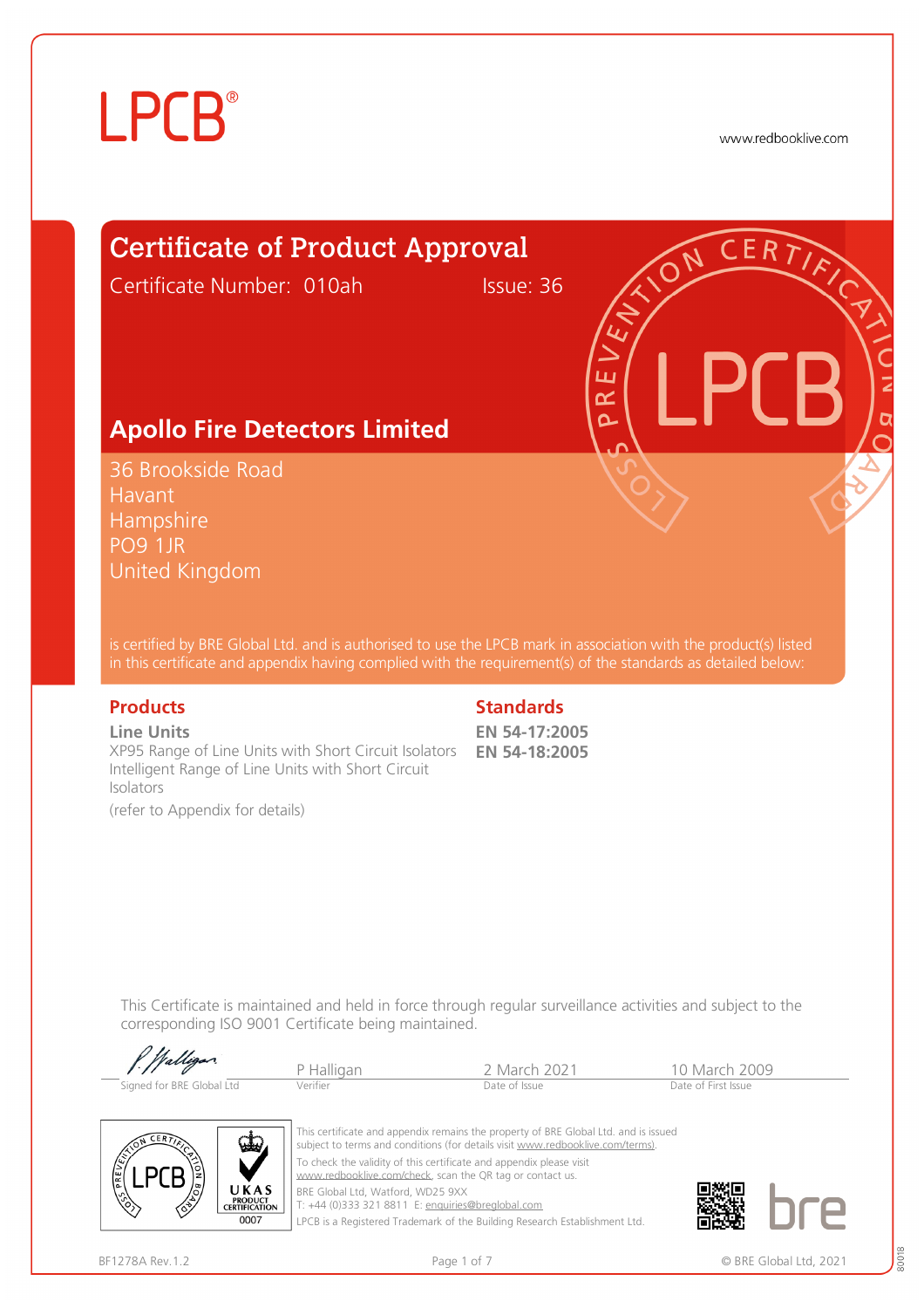### Appendix to Certificate No: 010ah Issue: 36

#### **Apollo Fire Detectors Limited**

| Certified<br>Product | <b>Description</b>                                                                                                                                                             | <b>LPCB</b><br>Ref.No. |
|----------------------|--------------------------------------------------------------------------------------------------------------------------------------------------------------------------------|------------------------|
| 55000-588            | XP95 Analogue Addressable 3 Channel Input/Output Unit with Isolator                                                                                                            | 010ah/01               |
| 55000-812            | XP95 Analogue Addressable DIN-rail Zone Monitor                                                                                                                                | 010ah/02               |
| 55000-845            | XP95 Analogue Addressable Zone Monitor Unit with Isolator                                                                                                                      | 010ah/05               |
| 55000-847            | XP95 Analogue Addressable Input/Output Unit with Isolator                                                                                                                      | 010ah/06               |
| 55000-852            | XP95 Analogue Addressable Sounder Controller with Isolator                                                                                                                     | 010ah/08               |
| 55000-760            | XP95/Discovery Analogue Addressable Mini Switch Monitor with Isolator                                                                                                          | 010ah/09               |
| SA4700-100           | Intelligent Switch Monitor (45681-400 Backbox)                                                                                                                                 | 010ah/11               |
| SA4700-300           | Intelligent DIN-Rail Switch Monitor (38532-092 DIN Tub)                                                                                                                        | 010ah/12               |
| SA4700-102           | Intelligent Input/Output Unit (45681-400 Backbox)<br>Note:<br>1. Approved for use with Omron relay part number: G6KU2FYTR12DC and<br>Fujitsu part number: FTR-B3GB012Z         | 010ah/13               |
| SA4700-302           | Intelligent DIN-Rail Input/Ouput Unit (38532-092 DIN Tub)<br>Note:<br>1. Approved for use with Omron relay part number: G6KU2FYTR12DC and<br>Fujitsu part number: FTR-B3GB012Z | 010ah/14               |
| SA4700-103           | Intelligent Mains Switching Input/Output Unit (45681-400 Backbox)                                                                                                              | 010ah/19               |
| SA4700-403           | Intelligent DIN-Rail Mains Switching Input/Output Unit (38532-091 DIN Tub)<br>Note:<br>1. This device to be installed within an enclosure weighing greater than 4.75kg.        | 010ah/20               |
| SA4700-104           | Intelligent Twin Input/Output Unit (45681-400 Backbox)<br>Note:                                                                                                                | 010ah/21               |

This Certificate is maintained and held in force through regular surveillance activities and subject to the corresponding ISO 9001 Certificate being maintained.

|                                                                               | P Halligan                        | 2 March 2021                                                                                                                                                          | 10 March 2009       |
|-------------------------------------------------------------------------------|-----------------------------------|-----------------------------------------------------------------------------------------------------------------------------------------------------------------------|---------------------|
| Signed for BRE Global Ltd                                                     | Verifier                          | Date of Issue                                                                                                                                                         | Date of First Issue |
| CERFT<br>√طط                                                                  |                                   | This certificate and appendix remains the property of BRE Global Ltd. and is issued<br>subject to terms and conditions (for details visit www.redbooklive.com/terms). |                     |
|                                                                               |                                   | To check the validity of this certificate and appendix please visit<br>www.redbooklive.com/check, scan the QR tag or contact us.                                      |                     |
| UKAS<br>$\mathcal{L}$<br><b>PRODUCT</b><br>∕ॐ<br><b>CERTIFICATION</b><br>0007 | BRE Global Ltd, Watford, WD25 9XX | T: +44 (0)333 321 8811 E: enquiries@breglobal.com                                                                                                                     |                     |

LPCB is a Registered Trademark of the Building Research Establishment Ltd.

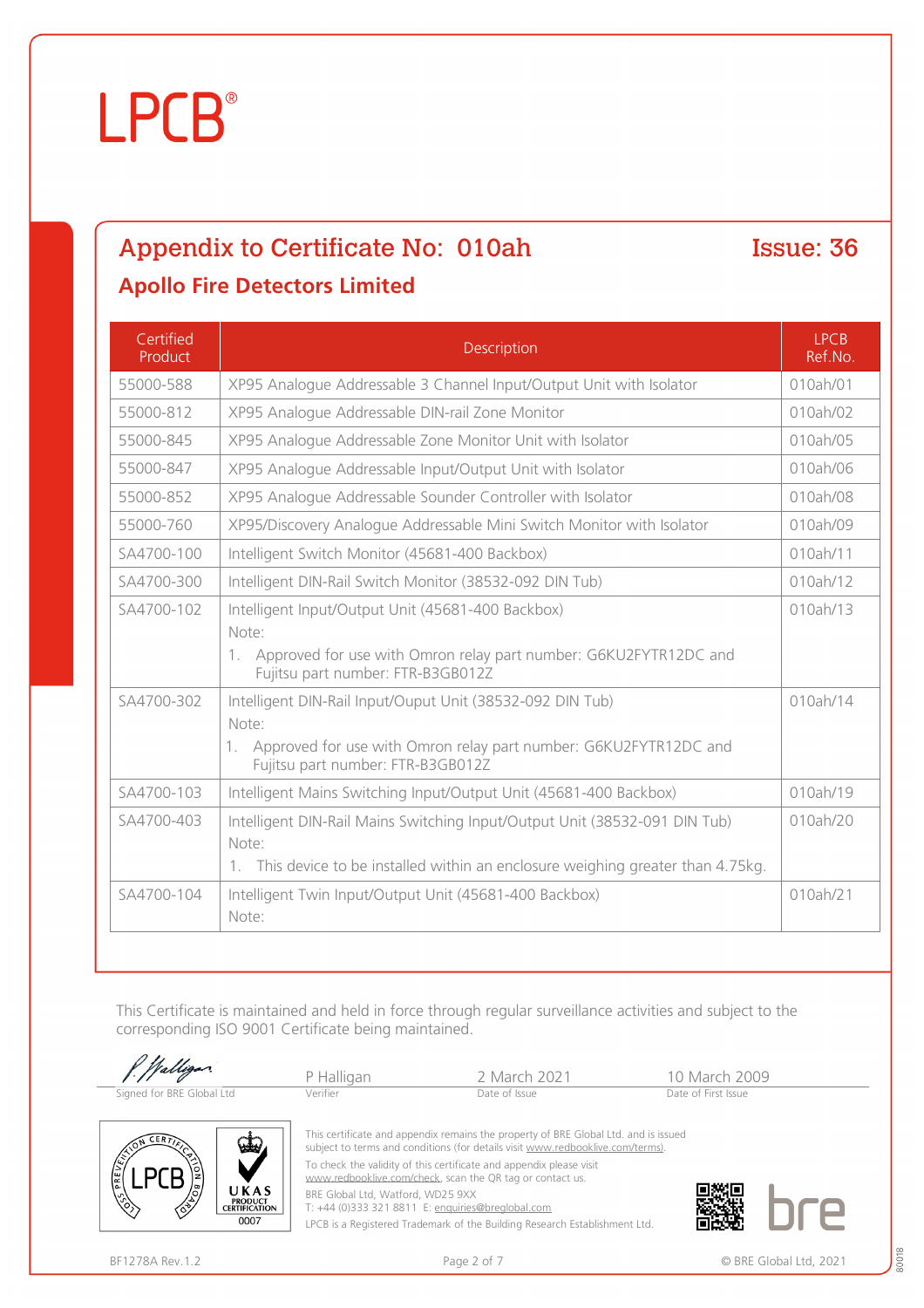#### Appendix to Certificate No: 010ah Issue: 36

#### **Apollo Fire Detectors Limited**

| Certified<br>Product | Description                                                                                           |          |
|----------------------|-------------------------------------------------------------------------------------------------------|----------|
|                      | Approved for use with Omron relay part number: G6KU2FYTR12DC and<br>Fujitsu part number: FTR-B3GB012Z |          |
| SA6700-100           | Intelligent Twin Switch Monitor (45681-400 Backbox)                                                   | 010ah/22 |

#### **Ancillaries**

| 45681-400 | Intelligent Interface Backbox |
|-----------|-------------------------------|
| 38532-092 | Interface Small DIN Tub       |
| 38532-091 | Interface Large DIN Tub       |

This Certificate is maintained and held in force through regular surveillance activities and subject to the corresponding ISO 9001 Certificate being maintained.

|                                                                                                                                                            | P Halligan                        | 2 March 2021                                                                                                                                                                                                                                                                                                                                                   | 10 March 2009       |
|------------------------------------------------------------------------------------------------------------------------------------------------------------|-----------------------------------|----------------------------------------------------------------------------------------------------------------------------------------------------------------------------------------------------------------------------------------------------------------------------------------------------------------------------------------------------------------|---------------------|
| Signed for BRE Global Ltd                                                                                                                                  | Verifier                          | Date of Issue                                                                                                                                                                                                                                                                                                                                                  | Date of First Issue |
| CERTT<br>ستص<br>PREVENT<br>$\begin{pmatrix} 10 \\ 10 \\ 10 \end{pmatrix}$<br>UKAS<br>$\mathcal{L}_{\mathcal{L}}$<br><b>PRODUCT</b><br><b>CERTIFICATION</b> | BRE Global Ltd, Watford, WD25 9XX | This certificate and appendix remains the property of BRE Global Ltd. and is issued<br>subject to terms and conditions (for details visit www.redbooklive.com/terms).<br>To check the validity of this certificate and appendix please visit<br>www.redbooklive.com/check, scan the QR tag or contact us.<br>T: +44 (0)333 321 8811 E: enquiries@breglobal.com |                     |
| 0007                                                                                                                                                       |                                   | LPCB is a Registered Trademark of the Building Research Establishment Ltd.                                                                                                                                                                                                                                                                                     |                     |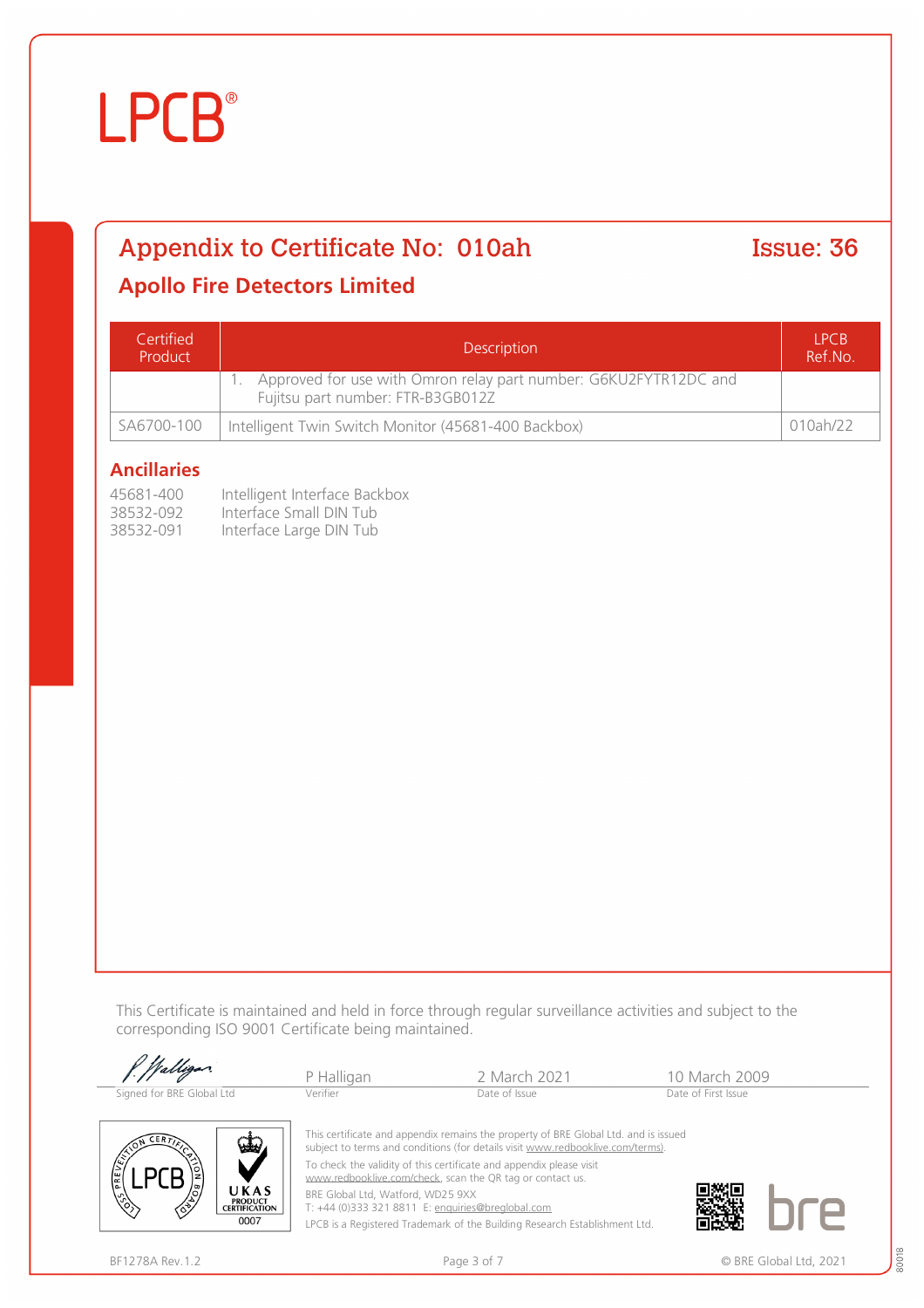### Appendix to Certificate No: 010ah Issue: 36 **Apollo Fire Detectors Limited**

#### **Alternative Model No./Label**

| <b>LPCB</b><br>Ref No. | Model No.  | <b>Alternative Model</b><br>No./Label | Cross-listed company                  | Cross-Listed Co<br>Cert./ Ref No. |
|------------------------|------------|---------------------------------------|---------------------------------------|-----------------------------------|
| 010ah/02               | 55000-812  | EMI-410/CZ                            | Schneider Electric Fire & Security Oy | $010ah-(c-1)$                     |
| 010ah/05               | 55000-845  | 55000-845IMC                          | Context Plus Ltd                      | $010ah-(c -6)$                    |
| 010ah/05               | 55000-845  | <b>EMI-310/CZ</b>                     | Schneider Electric Fire & Security Oy | $010ah-(c-1)$                     |
| 010ah/05               | 55000-845  | 55000-845AMP                          | Ampac Pty Ltd                         | $010ah-(c-5)$                     |
| 010ah/05               | 55000-845  | <b>SEN-A4044</b>                      | Shield Fire, Safety and Security Ltd  | $010ah-(c-7)$                     |
| 010ah/05               | 55000-845  | 200-203                               | Eurotech Fire Systems Ltd             | 1213h                             |
| 010ah/05               | 55000-845  | 5000-802                              | Syncoln Ltd                           | $010ah-(c-8)$                     |
| 010ah/06               | 55000-847  | 55000-847AMP                          | Ampac Pty Ltd                         | $010ah-(c-5)$                     |
| 010ah/06               | 55000-847  | SIL-A6061                             | Shield Fire, Safety and Security Ltd  | $010ah-(c-7)$                     |
| 010ah/06               | 55000-847  | 5000-803                              | Syncoln Ltd                           | $010ah-(c-8)$                     |
| 010ah/08               | 55000-852  | 55000-852IMC                          | Context Plus Ltd                      | $010ah-(c -6)$                    |
| 010ah/08               | 55000-852  | <b>EMI-301/S</b>                      | Schneider Electric Fire & Security Oy | $010ah-(c-1)$                     |
| 010ah/08               | 55000-852  | 55000-852AMP                          | Ampac Pty Ltd                         | $010ah-(c-5)$                     |
| 010ah/08               | 55000-852  | 200-206                               | Eurotech Fire Systems Ltd             | 1213h                             |
| 010ah/08               | 55000-852  | 5000-806                              | Syncoln Ltd                           | $010ah-(c-8)$                     |
| 010ah/09               | 55000-760  | 55000-760AMP                          | Ampac Pty Ltd                         | $010ah-(c-5)$                     |
| 010ah/09               | 55000-760  | <b>SEN-A4042</b>                      | Shield Fire, Safety and Security Ltd  | $010ah-(c-7)$                     |
| 010ah/09               | 55000-760  | 200-201                               | Eurotech Fire Systems Ltd             | 1213h                             |
| 010ah/11               | SA4700-100 | <b>EME210-I</b>                       | Schneider Electric Fire & Security Oy | $010ah-(c-1)$                     |
| 010ah/11               | SA4700-100 | SA4700-100AMP                         | Ampac Pty Ltd                         | $010ah-(c-5)$                     |

This Certificate is maintained and held in force through regular surveillance activities and subject to the corresponding ISO 9001 Certificate being maintained.

| P. Walligan               | P Halligan | 2 March 2021  | 10 March 2009       |  |
|---------------------------|------------|---------------|---------------------|--|
| Signed for BRE Global Ltd | Verifier   | Date of Issue | Date of First Issue |  |



This certificate and appendix remains the property of BRE Global Ltd. and is issued subject to terms and conditions (for details visit [www.redbooklive.com/terms\)](http://www.redbooklive.com/terms)). To check the validity of this certificate and appendix please visit

[www.redbooklive.com/check](http://www.redbooklive.com/check), scan the QR tag or contact us.

BRE Global Ltd, Watford, WD25 9XX

T: +44 (0)333 321 8811 E: [enquiries@breglobal.com](mailto:enquiries@breglobal.com)

LPCB is a Registered Trademark of the Building Research Establishment Ltd.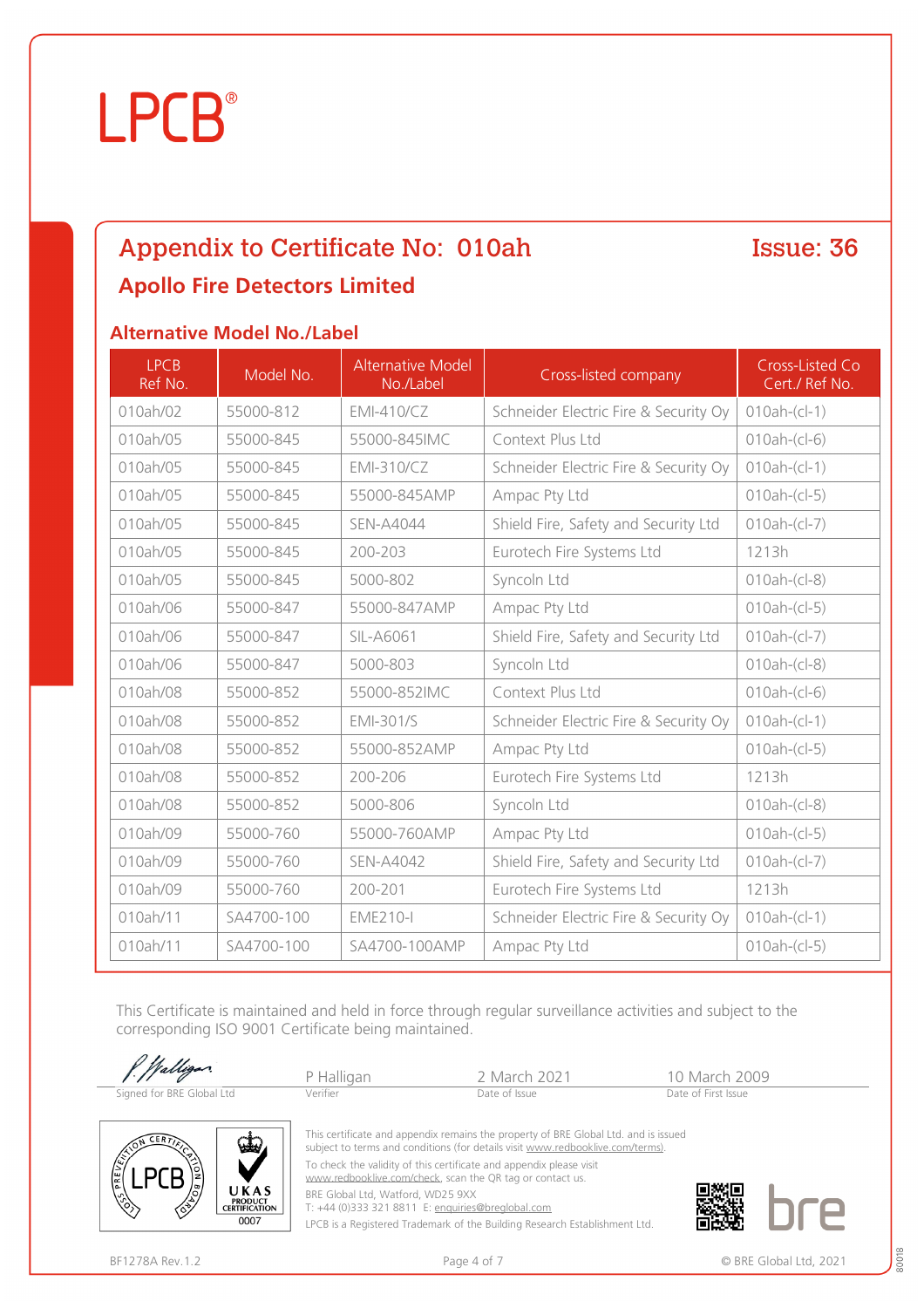# **LPCB**

### Appendix to Certificate No: 010ah Issue: 36 **Apollo Fire Detectors Limited**

LPCB Ref No. Model No. Alternative Model<br>No./Label Cross-listed company Cross-Listed Co Cert./ Ref No. 010ah/11 | SA4700-100 | SA4700-100IMC | Context Plus Ltd | 010ah-(cl-6) 010ah/11 | SA4700-100 | TEN-A6061 | Shield Fire, Safety and Security Ltd | 010ah-(cl-7) 010ah/11 SA4700-100 SH1200-110SYN Syncoln Ltd 1010ah-(cl-8) 010ah/11 SA4700-100 B02947-64 NSC Sicherheitstechnik GmbH 010ah-(cl-9) 010ah/11 SA4700-100 200-202SA Eurotech Fire Systems Ltd 1213h 010ah/12 | SA4700-300 | EME214-I | Schneider Electric Fire & Security Oy | 010ah-(cl-1) 010ah/12 | SA4700-300 | SA4700-300AMP | Ampac Pty Ltd | 010ah-(cl-5) 010ah/12  $\vert$  SA4700-300  $\vert$  TEN-A6065  $\vert$  Shield Fire, Safety and Security Ltd  $\vert$  010ah-(cl-7) 010ah/12 SA4700-300 SH1200-112SYN Syncoln Ltd 010ah-(cl-8) 010ah/13 | SA4700-102 | EME212-I | Schneider Electric Fire & Security Oy | 010ah-(cl-1) 010ah/13 | SA4700-102 | SA4700-102AMP | Ampac Pty Ltd | 010ah-(cl-5) 010ah/13 SA4700-102 SA4700-102IMC Context Plus Ltd 010ah-(cl-6) 010ah/13 | SA4700-102 | TEN-A6062 | Shield Fire, Safety and Security Ltd | 010ah-(cl-7) 010ah/13 | SA4700-102 | SH1200-107SYN | Syncoln Ltd | 010ah-(cl-8) 010ah/13 SA4700-102 B02940-64 NSC Sicherheitstechnik GmbH 010ah-(cl-9) 010ah/13 | SA4700-102 | 200-204SA | Eurotech Fire Systems Ltd | 1213h 010ah/14 | SA4700-302 | EME213-I | Schneider Electric Fire & Security Oy | 010ah-(cl-1) 010ah/14 | SA4700-302 | SA4700-302AMP | Ampac Pty Ltd | 010ah-(cl-5) 010ah/14 | SA4700-302 | TEN-A6066 | Shield Fire, Safety and Security Ltd | 010ah-(cl-7) 010ah/14 | SA4700-302 | SH1200-113SYN | Syncoln Ltd | 010ah-(cl-8)

This Certificate is maintained and held in force through regular surveillance activities and subject to the corresponding ISO 9001 Certificate being maintained.

|                                                                                                       | P Halligan                                                                             | 2 March 2021                                                                                                                                                          | 10 March 2009       |
|-------------------------------------------------------------------------------------------------------|----------------------------------------------------------------------------------------|-----------------------------------------------------------------------------------------------------------------------------------------------------------------------|---------------------|
| Signed for BRE Global Ltd                                                                             | Verifier                                                                               | Date of Issue                                                                                                                                                         | Date of First Issue |
| <b>CERT</b><br>فطعنا                                                                                  |                                                                                        | This certificate and appendix remains the property of BRE Global Ltd. and is issued<br>subject to terms and conditions (for details visit www.redbooklive.com/terms). |                     |
| ᇉ                                                                                                     | www.redbooklive.com/check, scan the QR tag or contact us.                              | To check the validity of this certificate and appendix please visit                                                                                                   |                     |
| UKAS<br>$\frac{\sqrt{3}}{2}$<br><b>PRODUCT</b><br><b>CERTIFICATION</b><br>$\sim$ $\sim$ $\sim$ $\sim$ | BRE Global Ltd, Watford, WD25 9XX<br>T: +44 (0)333 321 8811 E: enquiries@breglobal.com |                                                                                                                                                                       |                     |

LPCB is a Registered Trademark of the Building Research Establishment Ltd.

PRODUCT<br>CERTIFICATION  $0007$ 



BF1278A Rev.1.2 **Page 5 of 7** Page 5 of 7 **Page 5 of 7 CONS CONS CONS Page 5 of 7 CONS CONS CONS CONS CONS CONS CONS CONS CONS CONS CONS CONS CONS CONS CONS CONS CONS CONS CONS**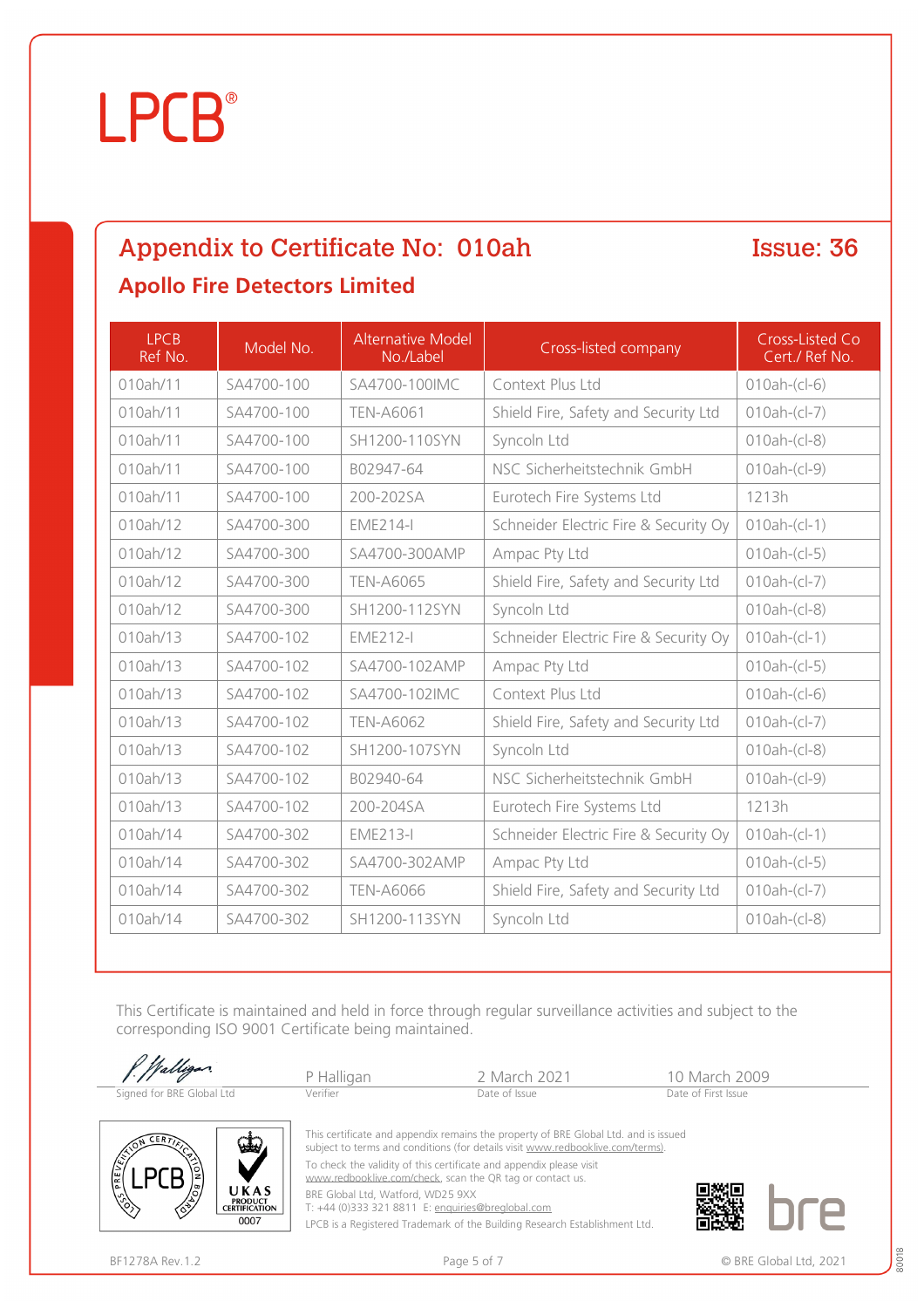# **LPCB**

### Appendix to Certificate No: 010ah Issue: 36 **Apollo Fire Detectors Limited**

LPCB Ref No. Model No. Alternative Model Thative Moder<br>No./Label **Cross-listed company** Cross-Listed Co Cert./ Ref No. 010ah/19 | SA4700-103 | EME215-I | Schneider Electric Fire & Security Oy | 010ah-(cl-1) 010ah/19 | SA4700-103 | SA4700-103AMP | Ampac Pty Ltd | 010ah-(cl-5) 010ah/19 SA4700-103 SA4700-103IMC Context Plus Ltd 010ah-(cl-6) 010ah/19 | SA4700-103 | TEN-A6063 | Shield Fire, Safety and Security Ltd | 010ah-(cl-7) 010ah/19 | SA4700-103 | SH1200-109SYN | Syncoln Ltd | 010ah-(cl-8) 010ah/19 | SA4700-103 | B02944-64 | NSC Sicherheitstechnik GmbH | 010ah-(cl-9) 010ah/19 | SA4700-103 | 200-208SA | Eurotech Fire Systems Ltd | 1213h 010ah/21 | SA4700-104 | EME216-I | Schneider Electric Fire & Security Oy | 010ah-(cl-1) 010ah/21 SA4700-104 SA4700-104AMP Ampac Pty Ltd 010ah-(cl-5) 010ah/21 | SA4700-104 | SA4700-104IMC | Context Plus Ltd | 010ah-(cl-6) 010ah/21 SA4700-104 TEN-A6064 Shield Fire, Safety and Security Ltd 010ah-(cl-7) 010ah/21 | SA4700-104 | SH1200-108SYN | Syncoln Ltd | 010ah-(cl-8) 010ah/21 | SA4700-104 | B02942-64 | NSC Sicherheitstechnik GmbH | 010ah-(cl-9) 010ah/21 SA4700-104 200-209SA Eurotech Fire Systems Ltd 1213h 010ah/22 SA6700-100 EME211-I Schneider Electric Fire & Security Oy 010ah-(cl-1) 010ah/22 | SA6700-100 | SA6700-100AMP | Ampac Pty Ltd | 010ah-(cl-5) 010ah/22 | SA6700-100 | SA6700-100IMC | Context Plus Ltd | 010ah-(cl-6) 010ah/22 SA6700-100 TEN-A6067 Shield Fire, Safety and Security Ltd 010ah-(cl-7) 010ah/22 | SA6700-100 | SH1200-111SYN | Syncoln Ltd | 010ah-(cl-8) 010ah/22 SA6700-100 B02949-64 NSC Sicherheitstechnik GmbH 010ah-(cl-9)

This Certificate is maintained and held in force through regular surveillance activities and subject to the corresponding ISO 9001 Certificate being maintained.

|                           |                                        | P Halligan                                                                             | 2 March 2021                                                                                                                                                          | 10 March 2009       |
|---------------------------|----------------------------------------|----------------------------------------------------------------------------------------|-----------------------------------------------------------------------------------------------------------------------------------------------------------------------|---------------------|
| Signed for BRE Global Ltd |                                        | Verifier                                                                               | Date of Issue                                                                                                                                                         | Date of First Issue |
|                           | $\frac{1}{2}$                          |                                                                                        | This certificate and appendix remains the property of BRE Global Ltd. and is issued<br>subject to terms and conditions (for details visit www.redbooklive.com/terms). |                     |
|                           | UKAS                                   |                                                                                        | To check the validity of this certificate and appendix please visit<br>www.redbooklive.com/check, scan the QR tag or contact us.                                      |                     |
| 137                       | <b>PRODUCT</b><br><b>CERTIFICATION</b> | BRE Global Ltd, Watford, WD25 9XX<br>T: +44 (0)333 321 8811 E: enquiries@breglobal.com |                                                                                                                                                                       |                     |

T: +44 (0)333 321 8811 E: [enquiries@breglobal.com](mailto:enquiries@breglobal.com)

LPCB is a Registered Trademark of the Building Research Establishment Ltd.

 $0007$ 



BF1278A Rev.1.2 **Page 6 of 7** Page 6 of 7 **COVID-2021 COVID-2021 COVID-2021 COVID-2021 COVID-2021**